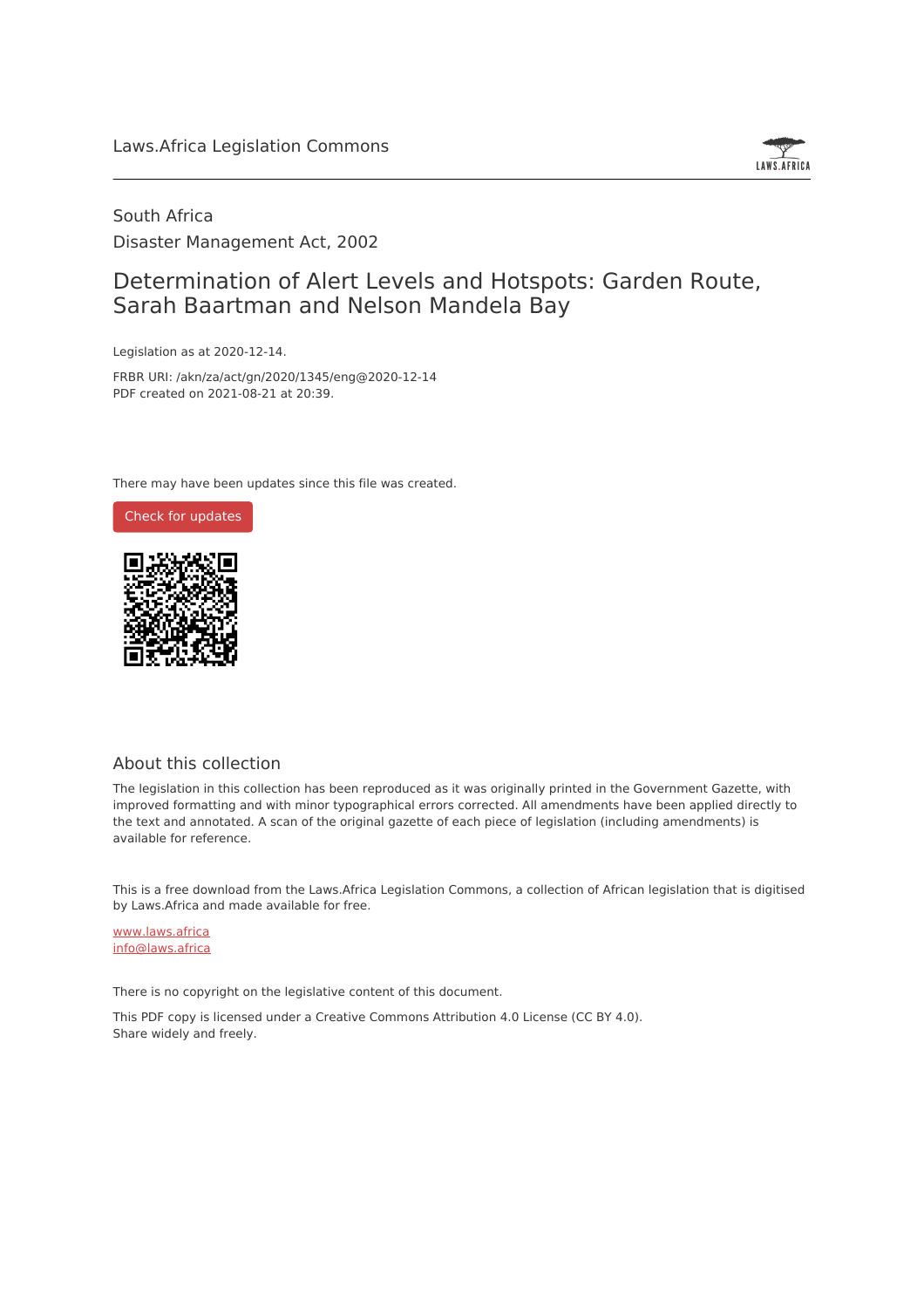# **Table of Contents**

| Determination of Alert Levels and Hotspots: Garden Route, Sarah Baartman and Nelson Mandela Bay 3 |  |
|---------------------------------------------------------------------------------------------------|--|
| Government Notice 1345 of 2020                                                                    |  |
| Geographical area or cluster of geographical areas determined as hotspots for COVID-19            |  |